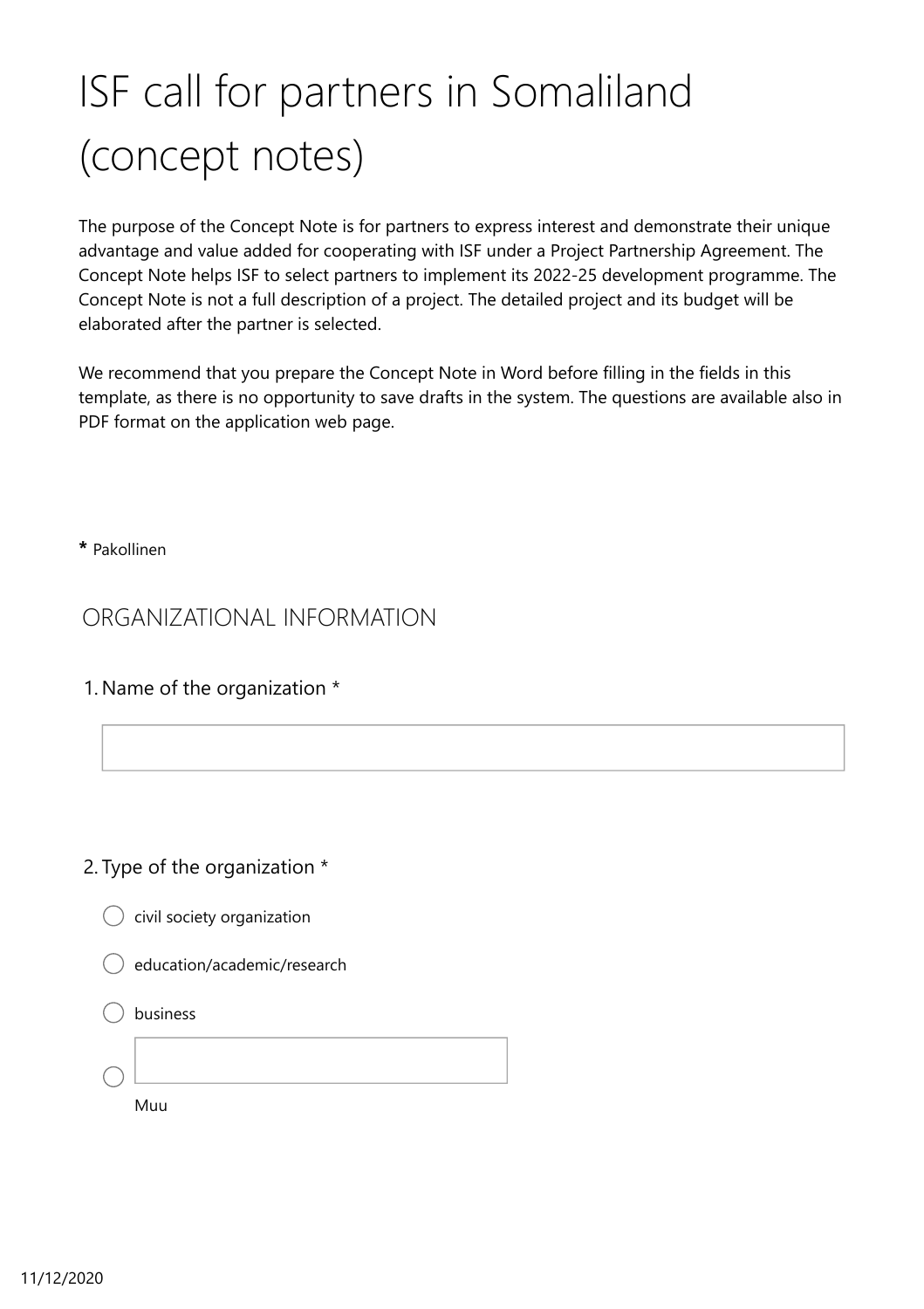- 3. Percentage of leadership positions (e.g. President, Executive Director, Board Members, Senior Managers, etc.) held by women? \*
	- $\bigcirc$  0-25%
	- 26-50%
	- $\big)$  51-75%
	- 76-100%
- 4. Name and job title of the contact person \*

5. Email address of the contact person \*

6. Street address of the organisation \*

7. Organisation's webpage address

8. Organisation's active social media profiles (provide links)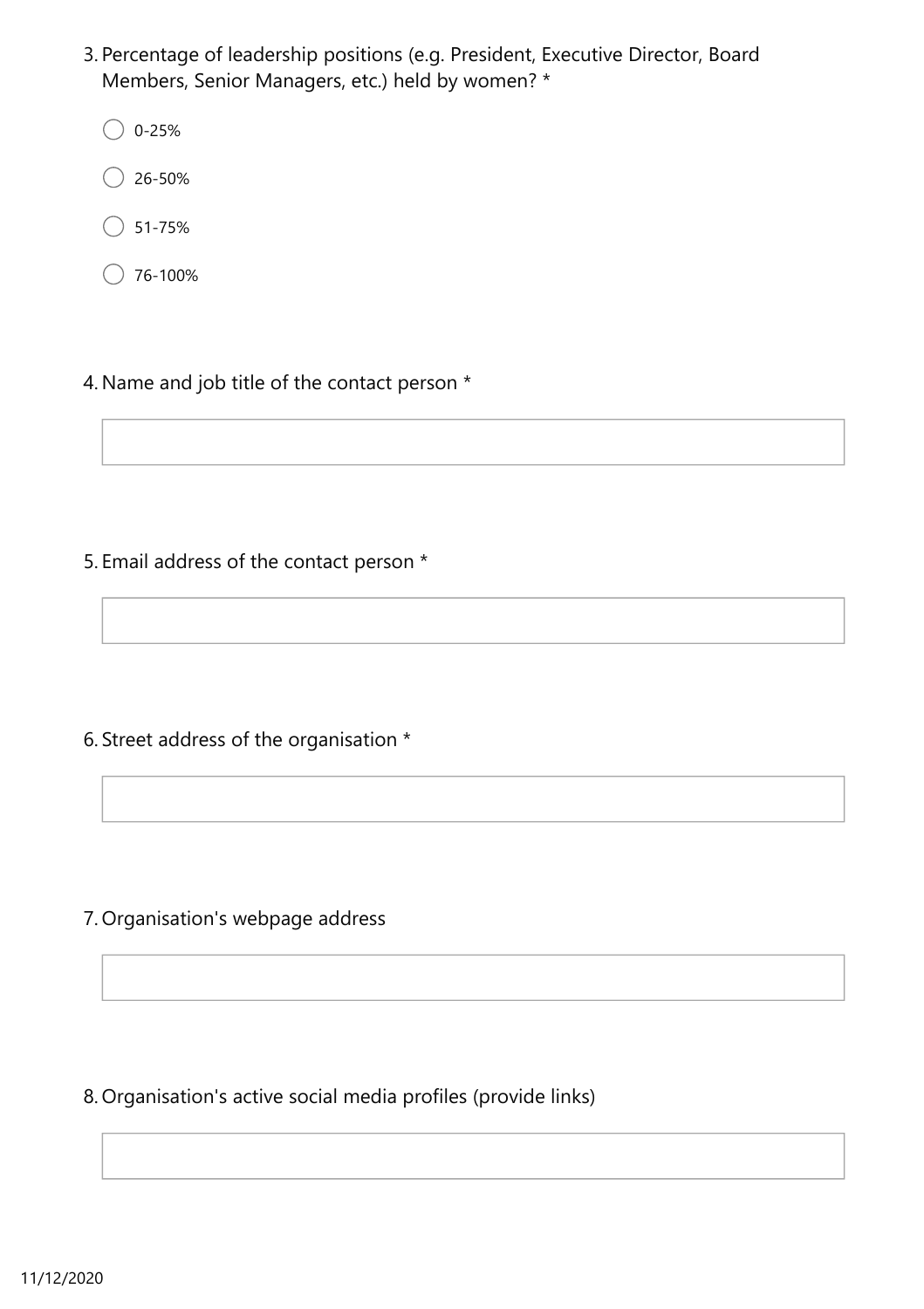## DESCRIPTION OF PROPOSED PROJECT

PLEASE FOLLOW CAREFULLY THE MAXIMUM NUMBER OF WORDS GIVEN FOR EACH OPEN QUESTION. WORDS EXCEEDING THE MAXIMUM NUMBER WILL NOT BE TAKEN INTO CONSIDERATION.

#### 9. Name of the proposed project (max 10 words) \*



#### 10. The proposed project addresses PRIMARILY \*

| $\cup$ harmful practices and violence against women and girls |  |  |  |  |
|---------------------------------------------------------------|--|--|--|--|
|                                                               |  |  |  |  |
|                                                               |  |  |  |  |

| women's economic role and entrepreneurship |
|--------------------------------------------|
|                                            |
|                                            |

11. If the proposed project primarily addresses harmful practices and violence against women and girls, which form(s) of violence will be addressed by the project (multiple selection allowed)



Muu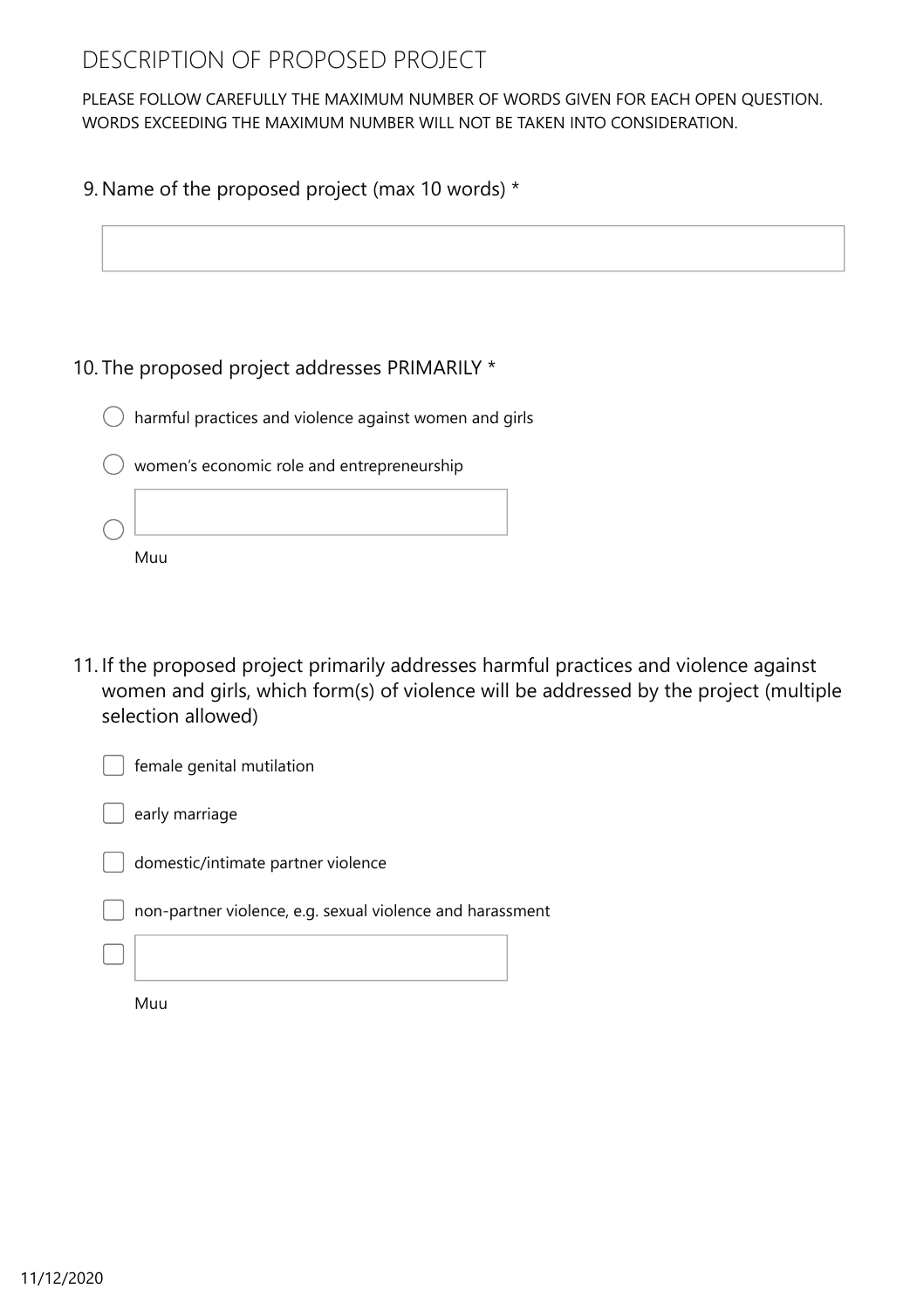12. If the proposed project primarily addresses women's economic role and entrepreneurship, what are the key approaches (multiple selection allowed)

|                                | capacity development of women entrepreneurs                                                |
|--------------------------------|--------------------------------------------------------------------------------------------|
|                                | capacity development of member-based enterprises/groups and their members                  |
|                                | empowerment of women entrepreneurs for claiming their economic, social and cultural rights |
| problem solving and innovation |                                                                                            |
|                                |                                                                                            |
| Muu                            |                                                                                            |

13. Brief description of the proposed project goal and 3-5 expected outcomes (max 250 words) \*

14. Brief description of how the proposed project supports ISF country programme and what is the unique advantage of your organization in this regard (max 250 words) \*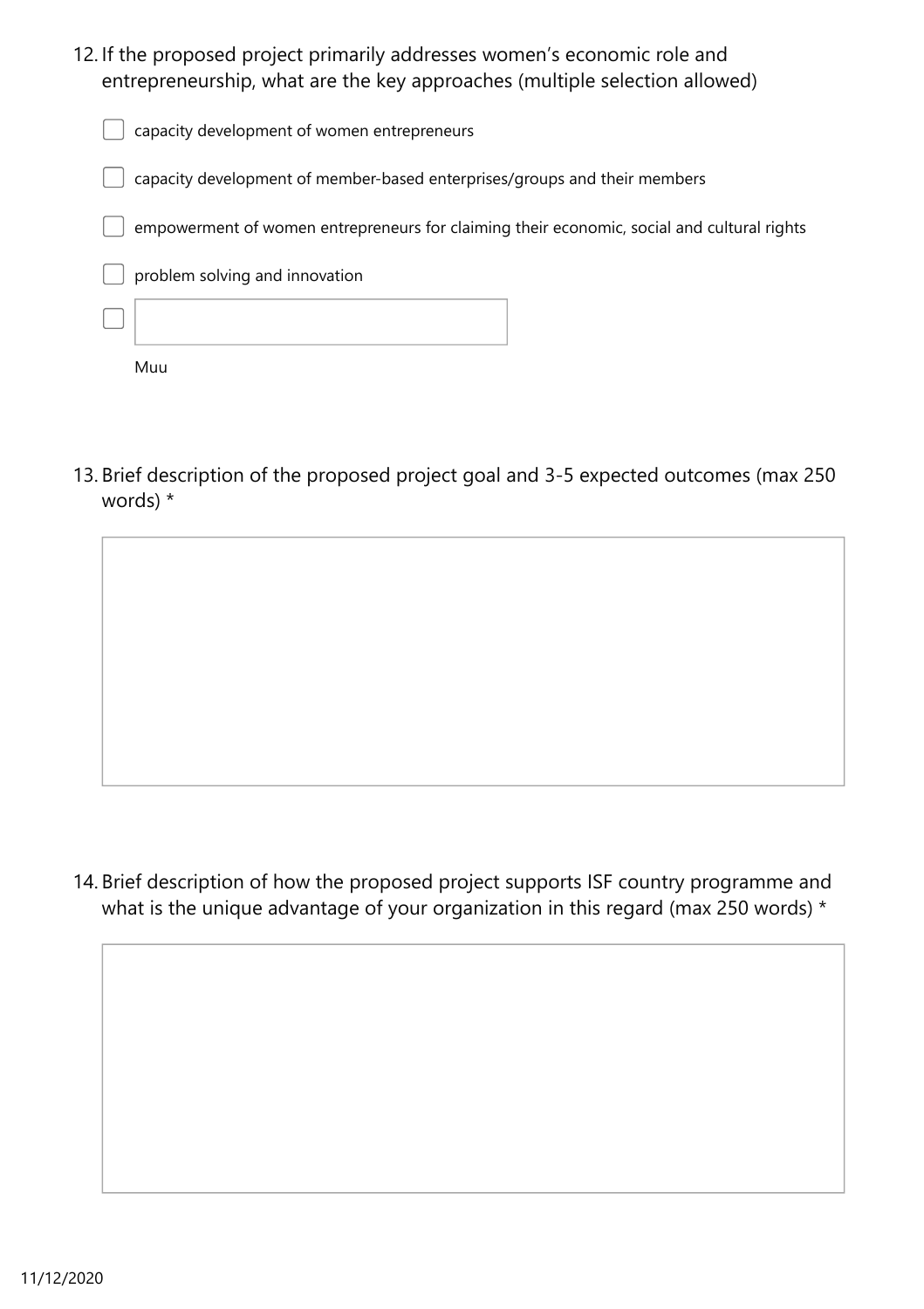15. Brief description of how the proposed project supports/strengthens the local civil society (max 250 words) \*

16. Brief description of the activities, methodology and approach (incl. manuals) to be used to achieve the project goal and expected outcomes, including how your organization would monitor progress and apply new initiatives/solutions (max 500 words). \*

17. Brief description of how the project aims to challenge rigid gender roles and responsibilities and male dominance, which comprise major root causes to harmful practices and violence against women, and to women's economic subordination (max 250 words).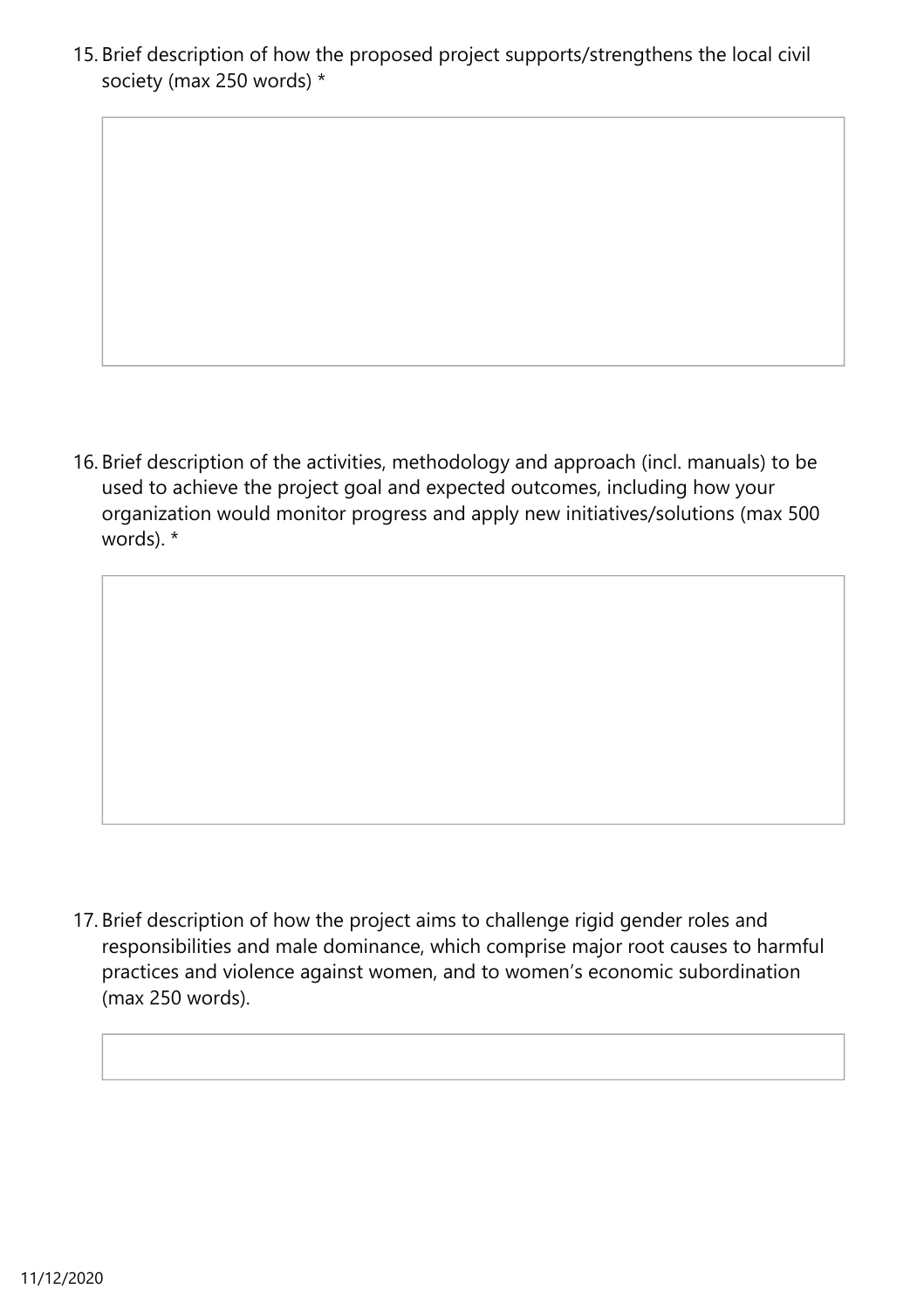18. Brief description of main risks related to the achievement of the project goal and outcomes, including possible risk mitigation measures (max 250 words). \*

19. Select the geographical area(s) where the project will take place (multiple selection allowed) \*

| Somaliland/national |
|---------------------|
| Togdheer            |
| Sahil               |
| Sanaag              |
|                     |
| Muu                 |

20. Related to the selected areas above, please name the districts and preliminary target communities (max 100 words). \*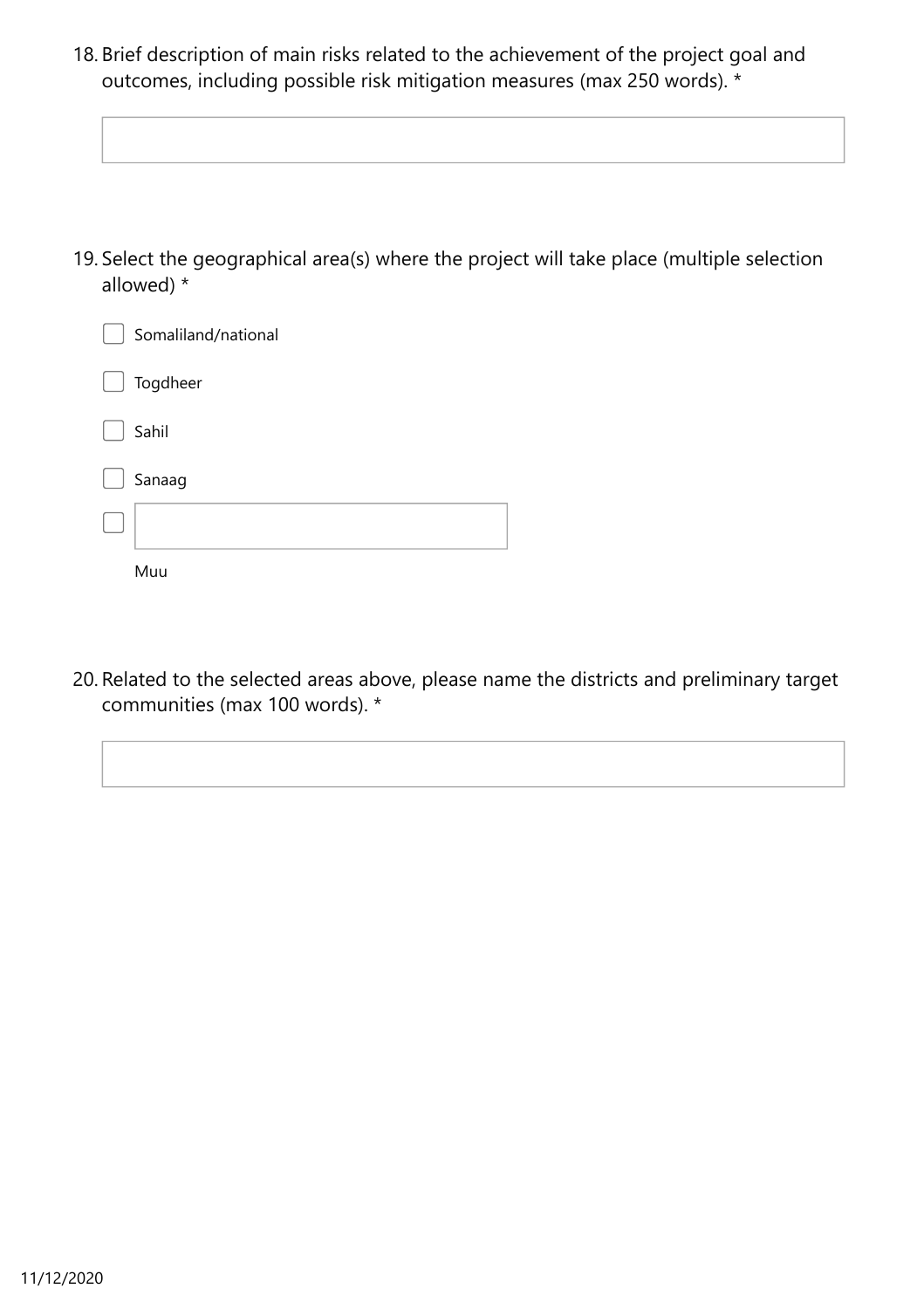21. Brief description and estimated number of PRIMARY beneficiaries, incl. disaggregation by gender. Primary beneficiaries are individuals who will directly benefit from the project and whose lives are expected to change for the better as a result of the project. Indicate if primary beneficiaries will include people with disabilities or some other particular vulnerabilities such as ethnicity or language, religion, political and/or ideological views, age (max 250 words) \*

22. Brief description and estimated number of SECONDARY beneficiaries, incl. disaggregation by gender. Secondary beneficiaries are individuals that the project will work with to change the lives of the primary beneficiaries (e.g. change agents, service providers, enablers etc.). Indicate if secondary beneficiaries will include people with disabilities or some other particular vulnerabilities, such as ethnicity or language, religion, political and/or ideological views, age (max 250 words) \*

23. Estimated total cost of the project (in USD), including total funding to be requested from ISF and estimated break down by 1) personnel costs; 2) activity project; and 3) admin costs (max 250 words) \*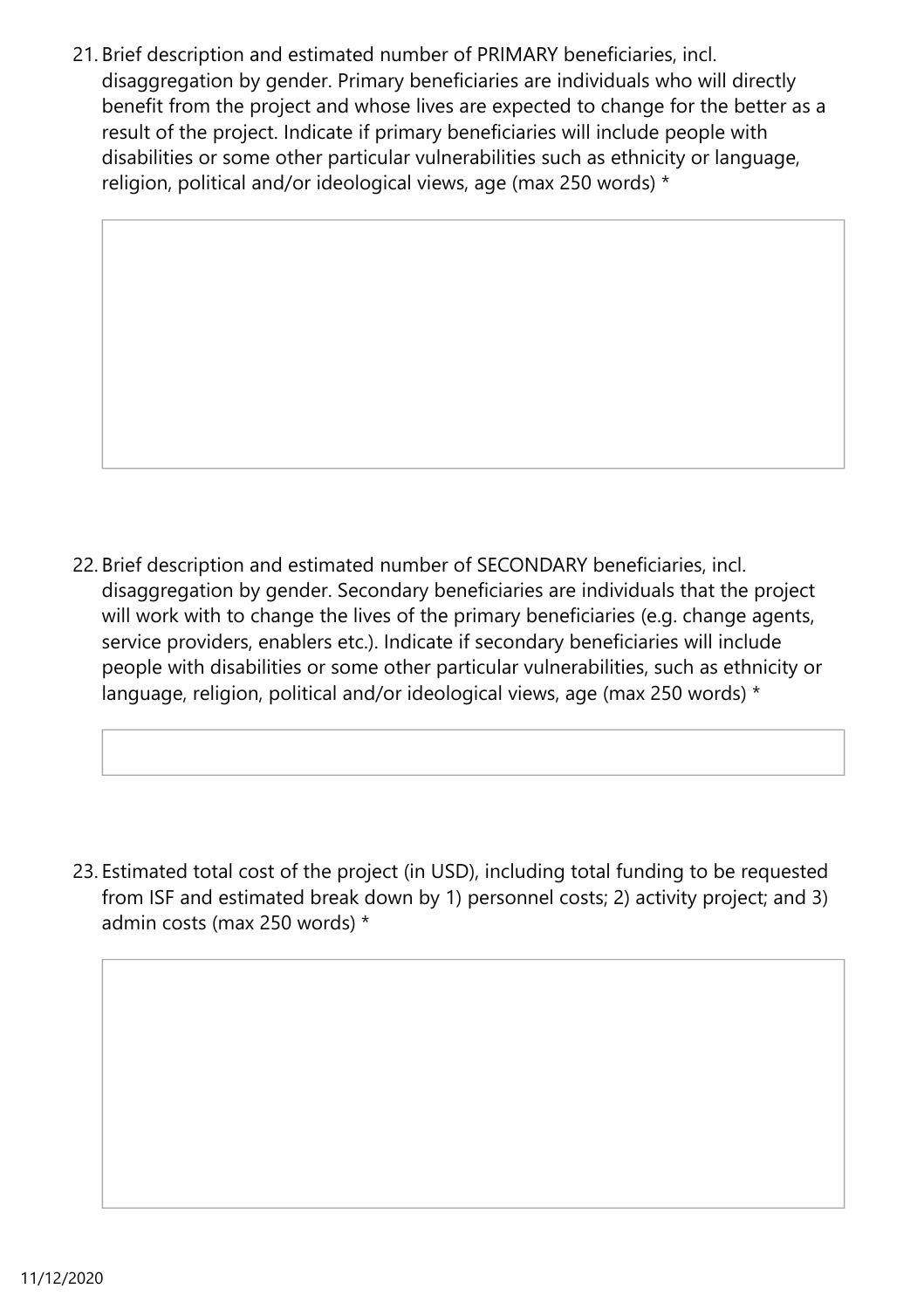24. Proposed number of project staff (full-time / part-time) and indicative titles (max 100 words) \*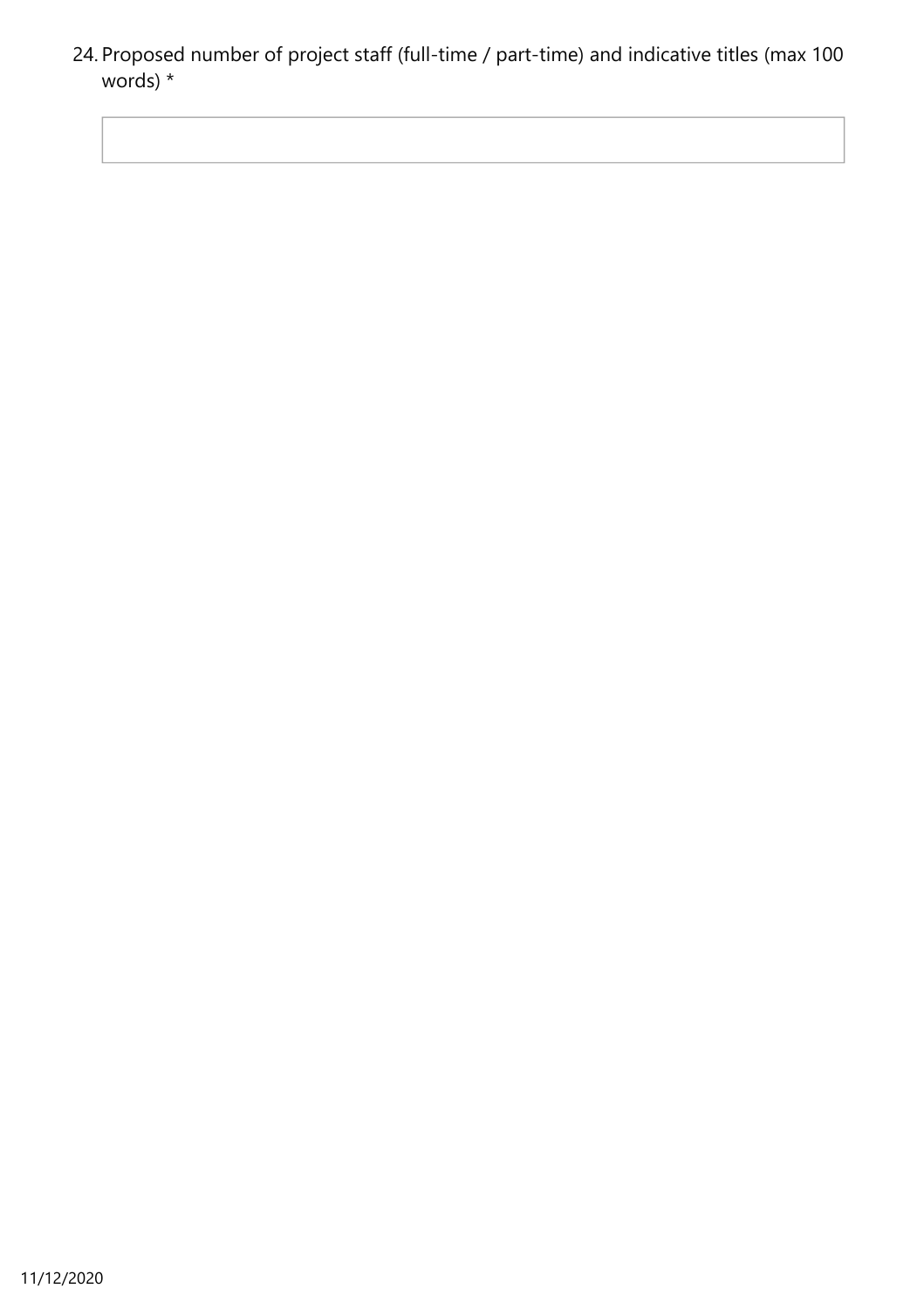## ORGANIZATIONAL CAPACITY

PLEASE FOLLOW CAREFULLY THE MAXIMUM NUMBER OF WORDS GIVEN FOR EACH OPEN QUESTION. WORDS EXCEEDING THE MAXIMUM NUMBER WILL NOT BE TAKEN INTO CONSIDERATION.

25. Brief description of the distinctive thematic/technical expertise and experience of your organization to deliver the goal and expected outcomes of this project. Brief description of areas of improvement for which the organization may require support (max 500 words) \*

26. List of most relevant prior projects (incl. budget and donor) from the past 5 years whose main purpose is related to the current proposal and the selected ISF programme goal (max 250 words) \*

27. Brief description of your organization's expertise and experience in managing projects (incl. project monitoring, financial management and human resources). Provide the NUMBER of projects and amount of resources currently managed, including sources of funding. (max 250 words) \*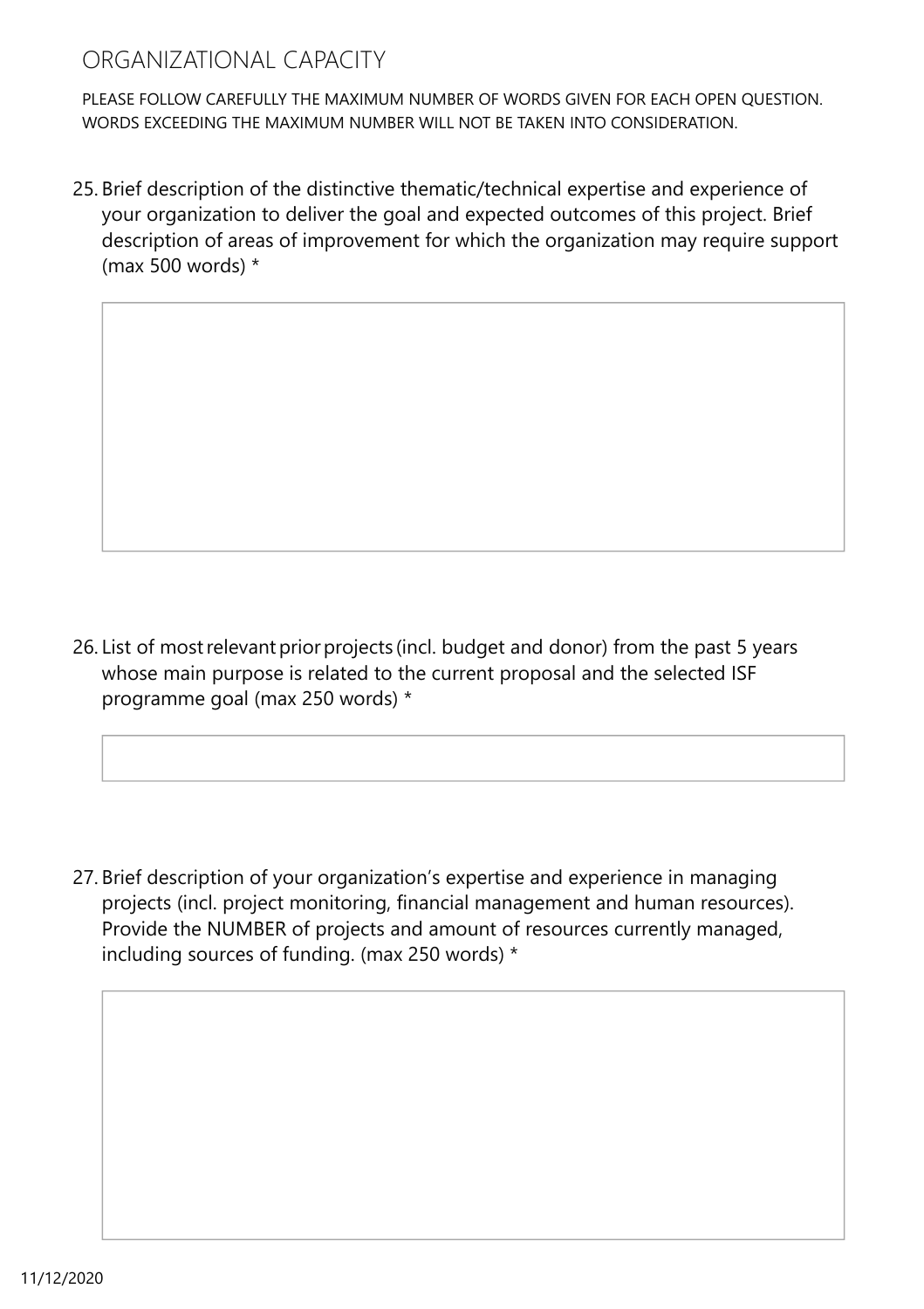28. Brief description of your organization's previous experience and current presence in the proposed project area (max 250 words) \*

29. Brief description of the partner's expectations from ISF for the successful implementation of this project (max 250 words) \*